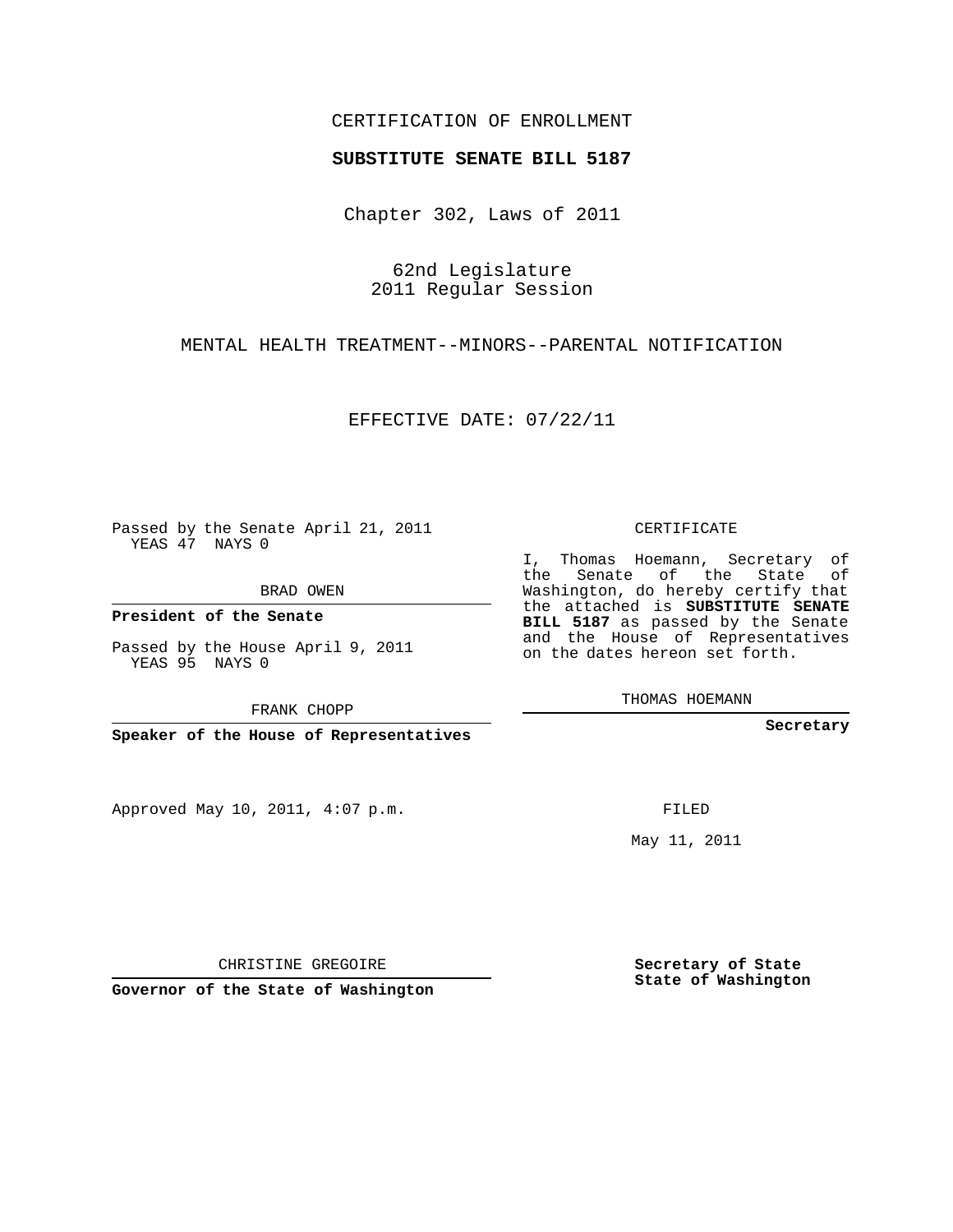## **SUBSTITUTE SENATE BILL 5187** \_\_\_\_\_\_\_\_\_\_\_\_\_\_\_\_\_\_\_\_\_\_\_\_\_\_\_\_\_\_\_\_\_\_\_\_\_\_\_\_\_\_\_\_\_

\_\_\_\_\_\_\_\_\_\_\_\_\_\_\_\_\_\_\_\_\_\_\_\_\_\_\_\_\_\_\_\_\_\_\_\_\_\_\_\_\_\_\_\_\_

AS AMENDED BY THE HOUSE

Passed Legislature - 2011 Regular Session

## **State of Washington 62nd Legislature 2011 Regular Session**

**By** Senate Human Services & Corrections (originally sponsored by Senators Becker, Keiser, Hargrove, Stevens, and Carrell)

READ FIRST TIME 02/21/11.

 AN ACT Relating to the accountability of mental health professionals employed by an evaluation and treatment facility for communicating with a parent or guardian about the option of parent- initiated mental health treatment; amending RCW 71.34.375, 70.41.130, and 71.12.590; and adding new sections to chapter 71.34 RCW.

6 BE IT ENACTED BY THE LEGISLATURE OF THE STATE OF WASHINGTON:

 7 **Sec. 1.** RCW 71.34.375 and 2003 c 107 s 1 are each amended to read 8 as follows: 9 (1) ((The)) If a parent or guardian, for the purpose of mental 10 health treatment or evaluation, brings his or her minor child to an 11 evaluation and treatment facility<sub>1</sub> a hospital emergency room, an 12 inpatient facility licensed under chapter 72.23 RCW, or an inpatient 13 facility licensed under chapter 70.41 or 71.12 RCW operating inpatient 14 psychiatric beds for minors, the facility is required to promptly 15 provide written and verbal notice of all statutorily available 16 treatment options contained in this chapter ((to-every-parent-or 17 guardian of a minor child when the parent or guardian seeks to have his 18 or her minor child treated at an evaluation and treatment facility)).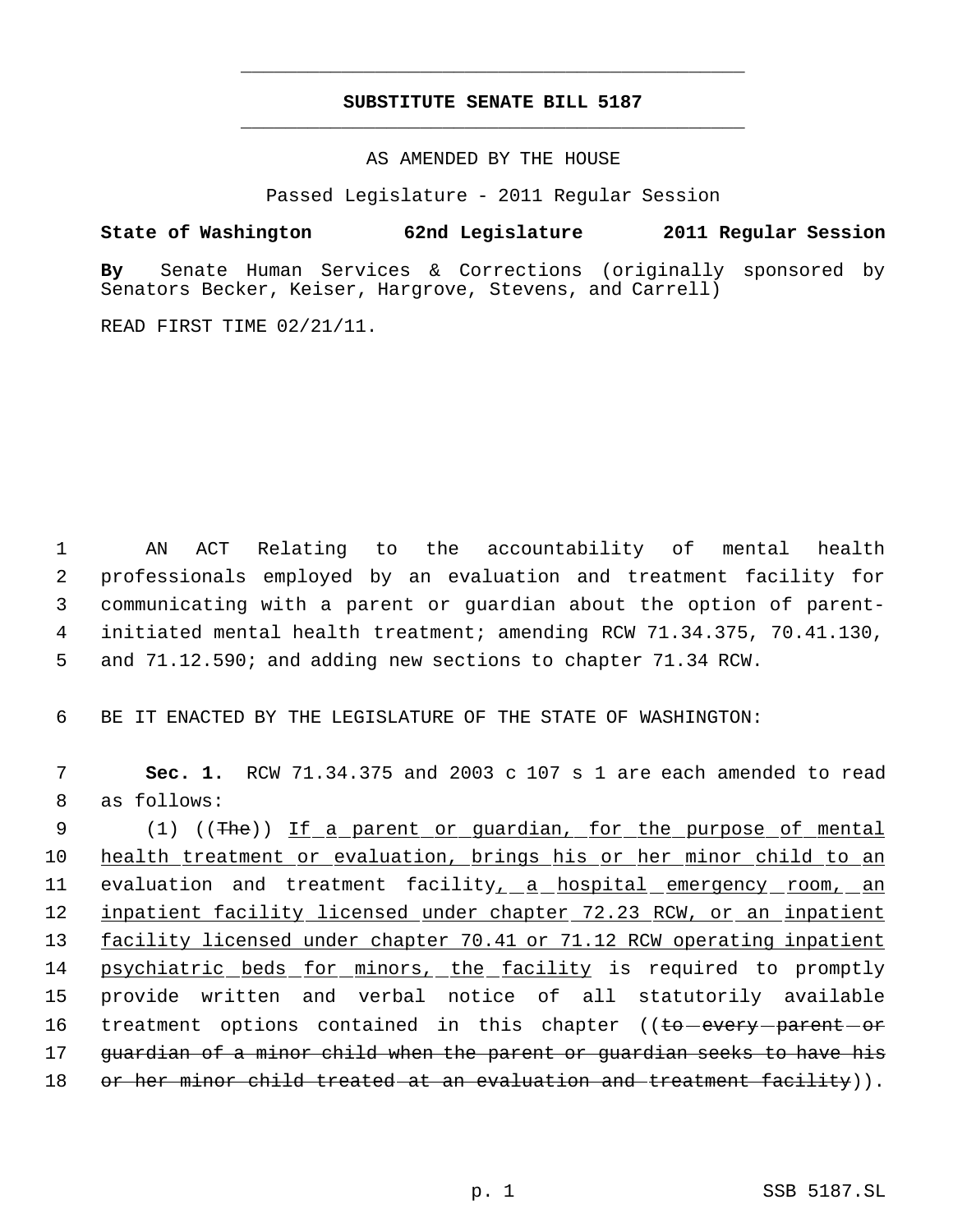1 The notice need not be given more than once if written and verbal

2 notice has already been provided and documented by the facility.

 (2) The provision of notice must be documented by the facilities required to give notice under subsection (1) of this section and must 5 be accompanied by a signed acknowledgment of receipt by the parent or guardian. The notice must contain the following information:

 (a) All current statutorily available treatment options including 8 but not limited to those provided in this chapter; and

 (b) The procedures to be followed to utilize the treatment options described in this chapter.

 (3) The department shall produce, and make available, the written notification that must include, at a minimum, the information contained 13 in subsection (2) of this section. The department must revise the written notification as necessary to reflect changes in the law.

 NEW SECTION. **Sec. 2.** A new section is added to chapter 71.34 RCW to read as follows:

 An evaluation and treatment facility that fails to comply with the requirement to provide verbal and written notice to a parent or guardian of a child under RCW 71.34.375 is subject to a civil penalty of one thousand dollars for each failure to provide adequate notice, unless the evaluation and treatment facility is a hospital licensed under chapter 70.41 RCW or a psychiatric hospital licensed under chapter 71.12 RCW in which case the department of health may enforce the notice requirements using its existing enforcement authority provided in chapters 70.41 and 71.12 RCW.

 **Sec. 3.** RCW 70.41.130 and 1991 c 3 s 335 are each amended to read as follows:

 The department is authorized to deny, suspend, revoke, or modify a license or provisional license in any case in which it finds that there has been a failure or refusal to comply with the requirements of this 31 chapter or the standards or rules adopted under this chapter or the 32 requirements of RCW 71.34.375. RCW 43.70.115 governs notice of a license denial, revocation, suspension, or modification and provides the right to an adjudicative proceeding.